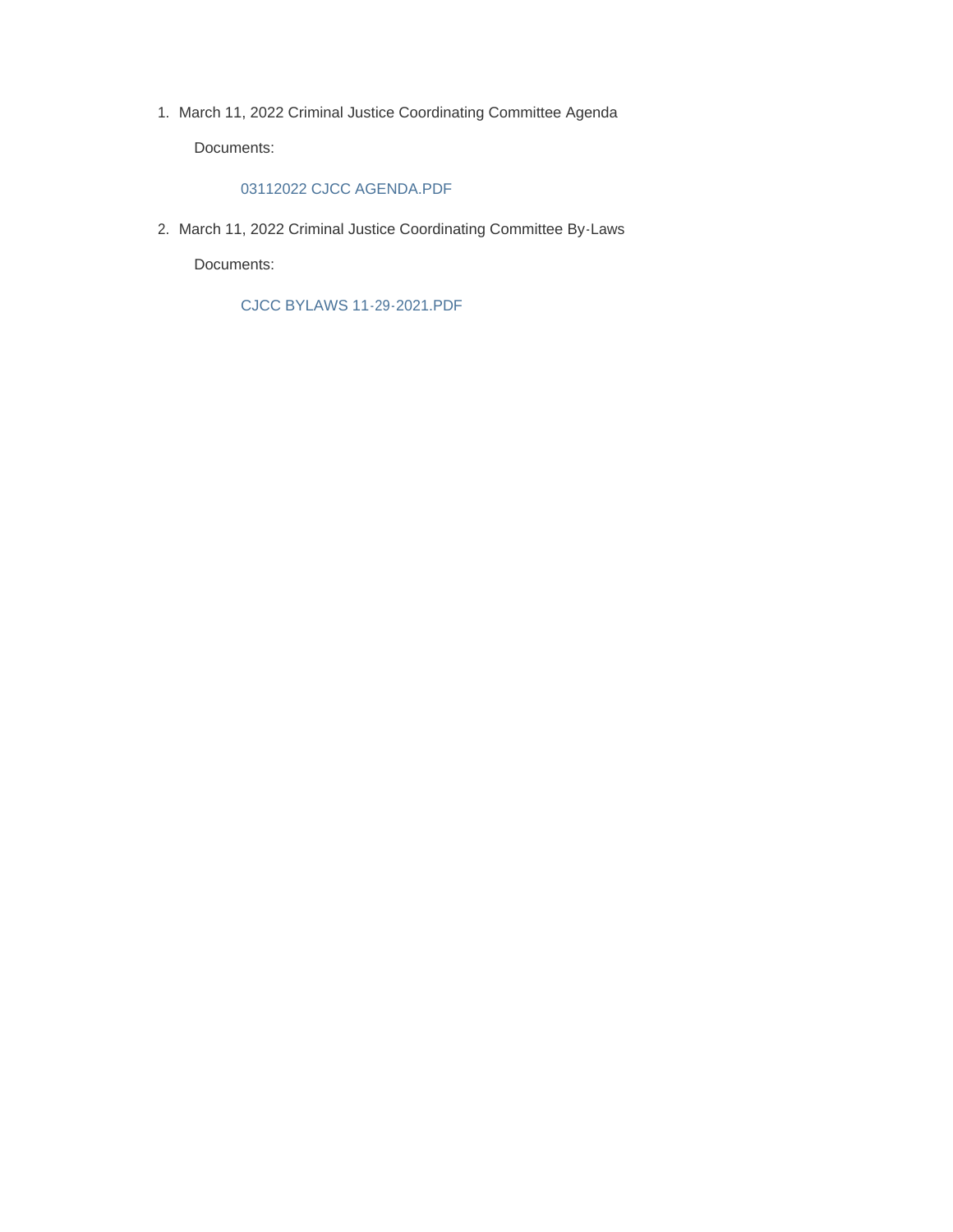

**Walworth County Criminal Justice Coordinating Committee**

**Friday, March 11, 2022 – 11:30 am**

# **Jury Assembly Room #1080**

**Walworth County Judicial Center**

 **Daniel Johnson, Chairperson Emma Madura, Vice Chairperson**

# **AGENDA**

- 1. Call to Order
- 2. Roll Call
- 3. Withdrawals from the Agenda
- 4. Agenda Approval for March 11, 2022
- 5. Approval of Minutes from December 10, 2021
- 6. Public Comment Period
- 7. Unfinished Business
	- a. OWI Court Report Judge Johnson
	- b. Drug Court Report Judge Reddy
	- c. Pretrial Services Judge Koss
	- d. Family Treatment Court Judge Reddy
- 8. New Business
	- a. Adoption of Amended By-Laws addition of a Victim Services Provider representative to the CJCC Committee members (second posting complete)
	- b. Join the Movement Presentation Dawn Heath-Fiedler
- 9. Confirm next meeting date June 10, 2022, at 11:30 am
- 10. Adjournment

Submitted by: Daniel Johnson, Committee Chairperson Mark W. Luberda, County Administrator

 **Agenda Posted: 03-04-2022 at 3:26 p.m.**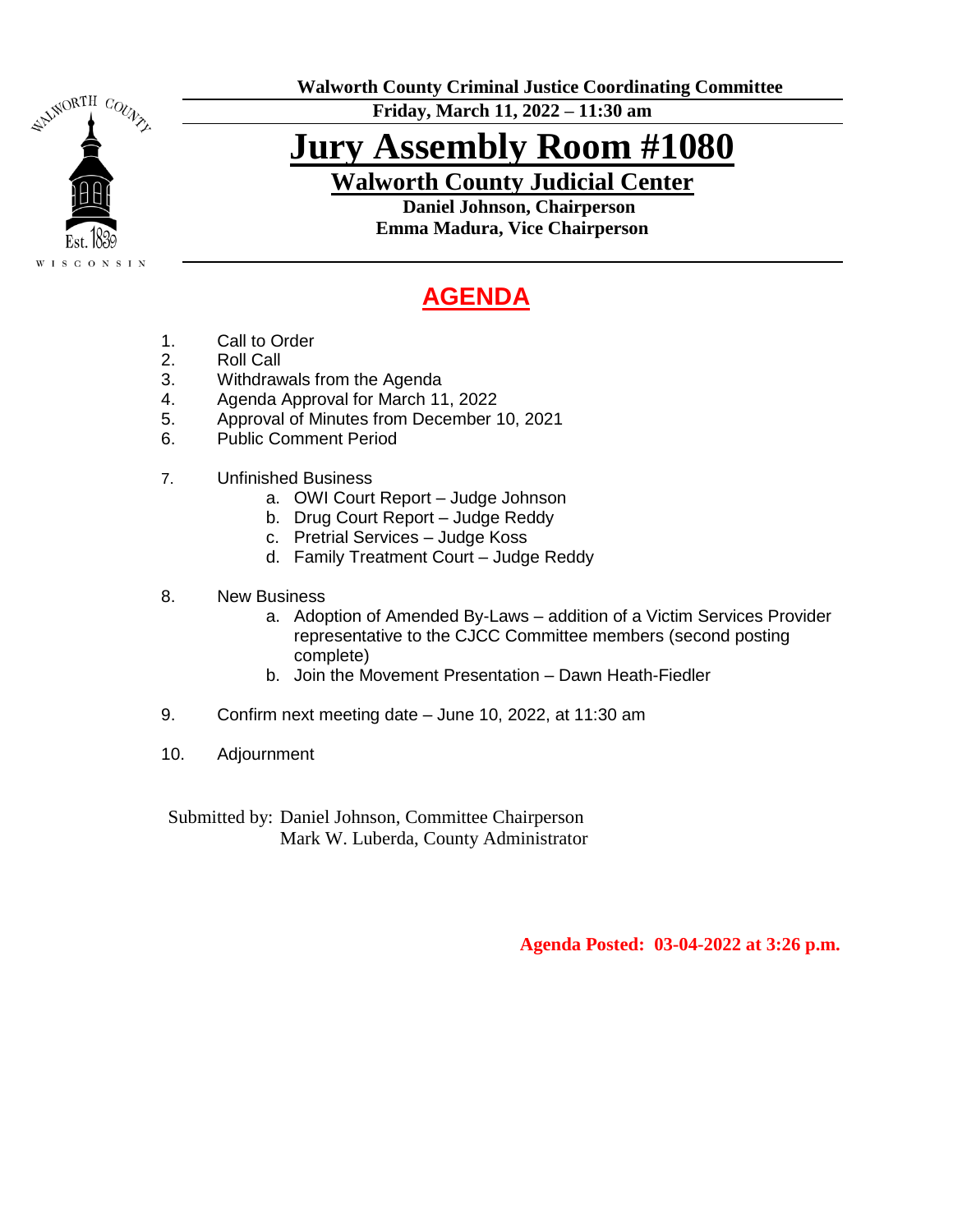**Bylaws**

**Of the**

# **Walworth County Circuit Court**

**Criminal Justice Coordinating Committee**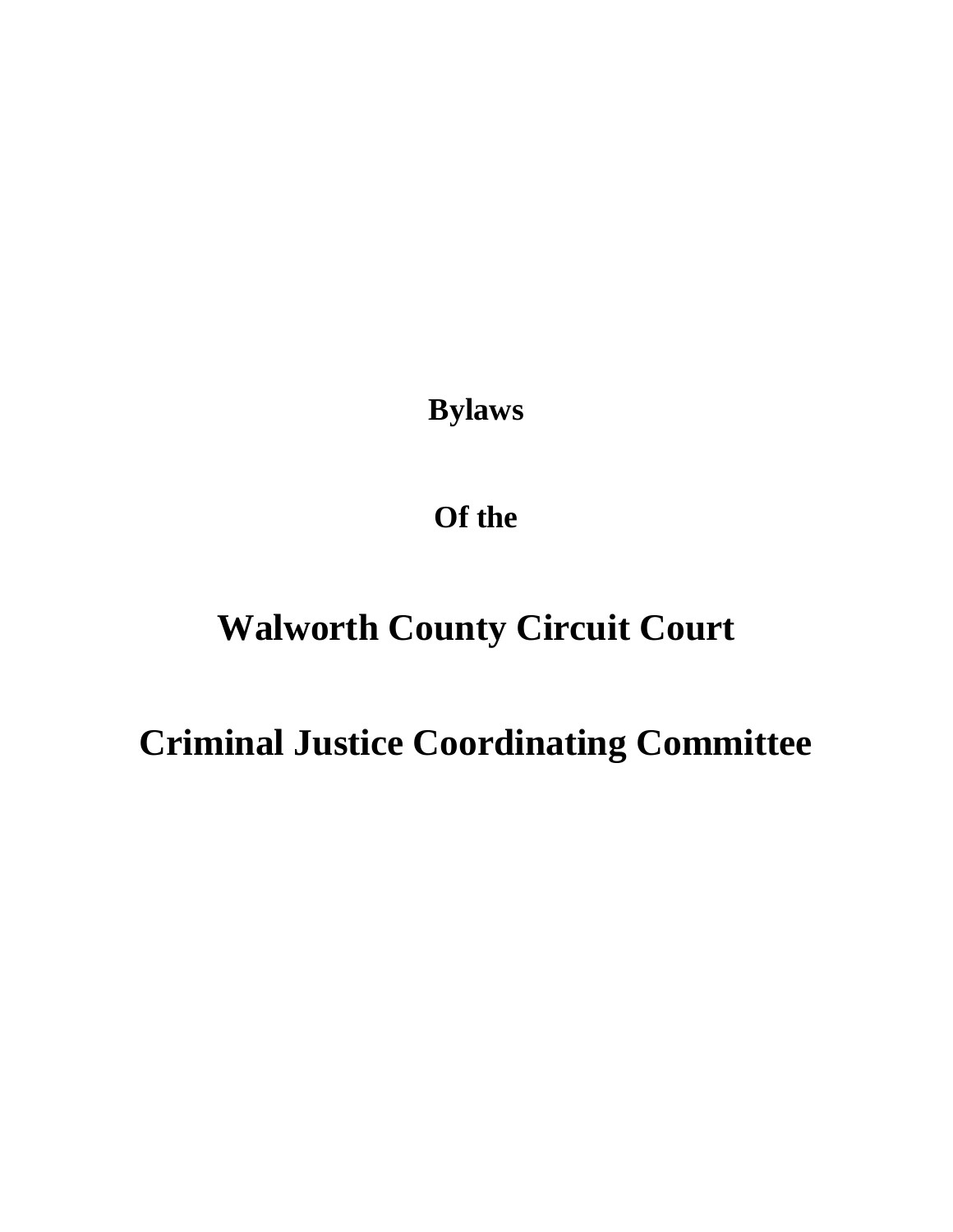# **TABLE OF CONTENTS**

| ARTICLE I – NAME                                                       | PAGE 3          |
|------------------------------------------------------------------------|-----------------|
| <b>ARTICLE II – MISSION</b>                                            | PAGE 3          |
| ARTICLE III – AUTHORITY                                                | PAGE 3          |
| <b>ARTICLE IV – MEMBERS</b>                                            | <b>PAGE 4-5</b> |
| <b>ARTICLE V - OFFICERS</b>                                            | PAGE 5          |
| <b>ARTICLE VI – MEETINGS</b>                                           | PAGE 6          |
| <b>ARTICLE VII - WORKING GROUPS</b>                                    | PAGE 6          |
| <b>ARTICLE VIII – STAFF</b>                                            | PAGE 7          |
| ARTICLE IX – RELATIONSHIP BETWEEN<br>COMMITTEE AND EXECUTIVE COMMITTEE | PAGE 7          |

ARTICLE X - AMENDMENT OF BYLAWS PAGE 7

| ARTICLE I      |  |
|----------------|--|
| Name           |  |
|                |  |
| Mission.       |  |
|                |  |
|                |  |
|                |  |
| <b>Members</b> |  |
|                |  |
|                |  |
|                |  |
|                |  |
|                |  |
|                |  |
|                |  |
|                |  |
|                |  |
|                |  |
| ARTICLE X.     |  |
|                |  |
|                |  |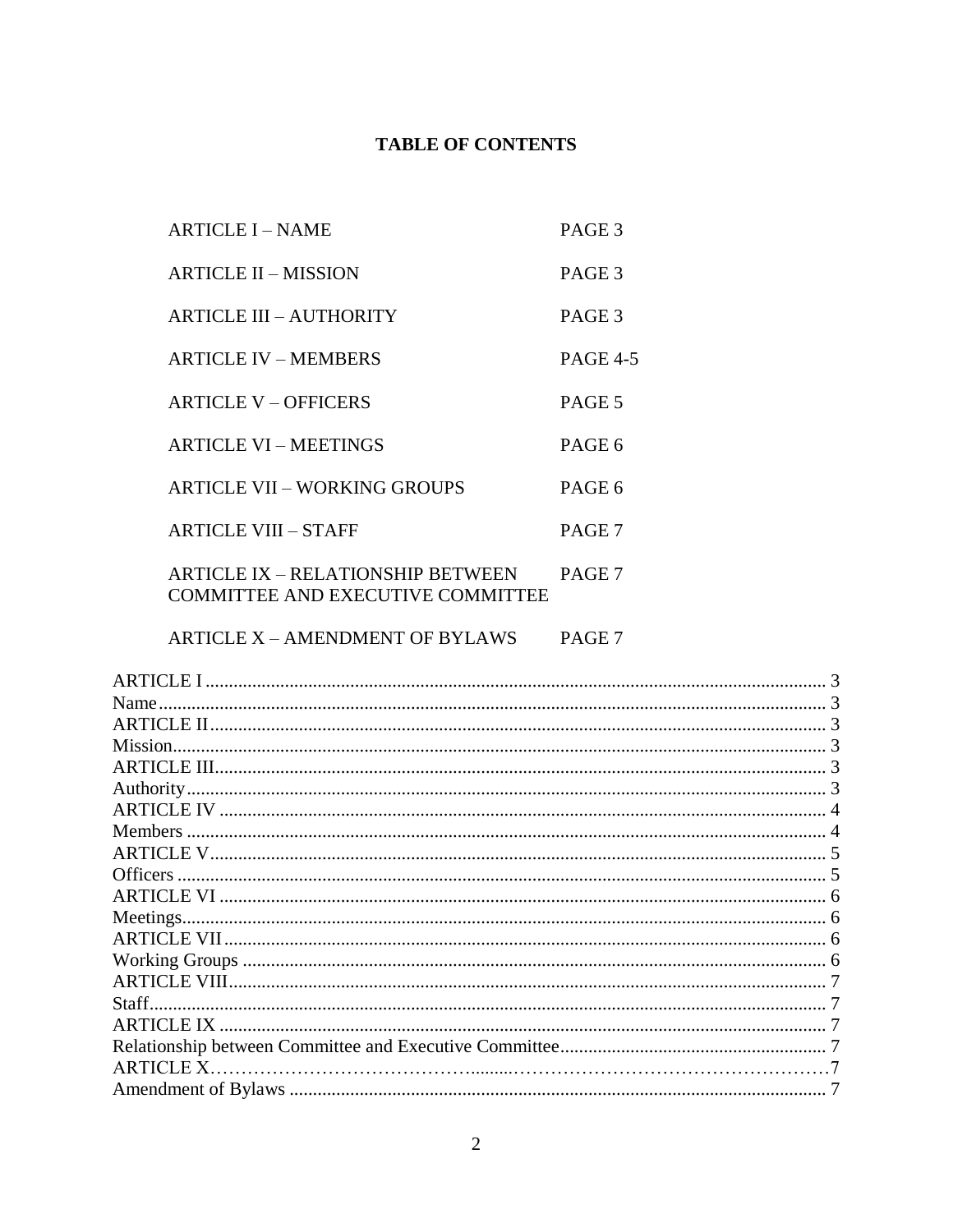#### <span id="page-4-0"></span>ARTICLE I

#### **Name**

<span id="page-4-2"></span><span id="page-4-1"></span>The name of this committee is the Walworth County Criminal Justice Coordinating Committee (hereinafter "Committee").

#### **ARTICLE II**

#### **Mission**

<span id="page-4-3"></span>The Committee is composed of policy level stakeholders who promote cost-effective and evidence-based practices in Walworth County, benefiting citizens who are impacted by the Criminal Justice System.

<span id="page-4-4"></span>These Bylaws shall govern the internal operation of the Committee.

### **ARTICLE III**

#### **Authority**

<span id="page-4-5"></span>In 2005, the County Board of Supervisors, in Ordinance 295-04/05, amended Section 2-131 of the Walworth County Code of Ordinances so as to create sub-paragraph (a)(9) thereof pertaining to the creation of a Criminal Justice Coordinating Committee.

In 2011, the County Board of Supervisors, in Ordinance 682-07/11, amended sub-paragraph 9 of Section 2-131 (a) of the Walworth County Code of Ordinances relative to duties of the Executive Committee. The County Board of Supervisors ordained that the Executive Committee assist in the coordination of criminal justice resources. In carrying out this responsibility, it is the policy of the County Board that criminal justice resources be allocated on evidence-based models to further the following objectives: (1) Public safety; (2) Prevention of re-offending or recidivism; (3) Appropriate punishment; and (4) Cost-effectiveness. For purposes of carrying out these objectives, the criminal justice coordinating committee shall advise the executive committee with respect to criminal justice issues.

<span id="page-4-6"></span>In 2020, in Sec.2-131, the County Board of Supervisors removed the Committee from creation for the purpose of assisting the Executive Committee, stating that the Committee may be created by the Court. The Board stated that the Executive Committee may consider the recommendations of the Committee or a similar committee, and that the County Board Chairperson, County Administrator, Director of Health and Human Services and any Sheriff's Office personnel are authorized to participate in the Committee. The Walworth County Circuit Court thereafter created the Committee as a committee of the Court.

# **ARTICLE IV**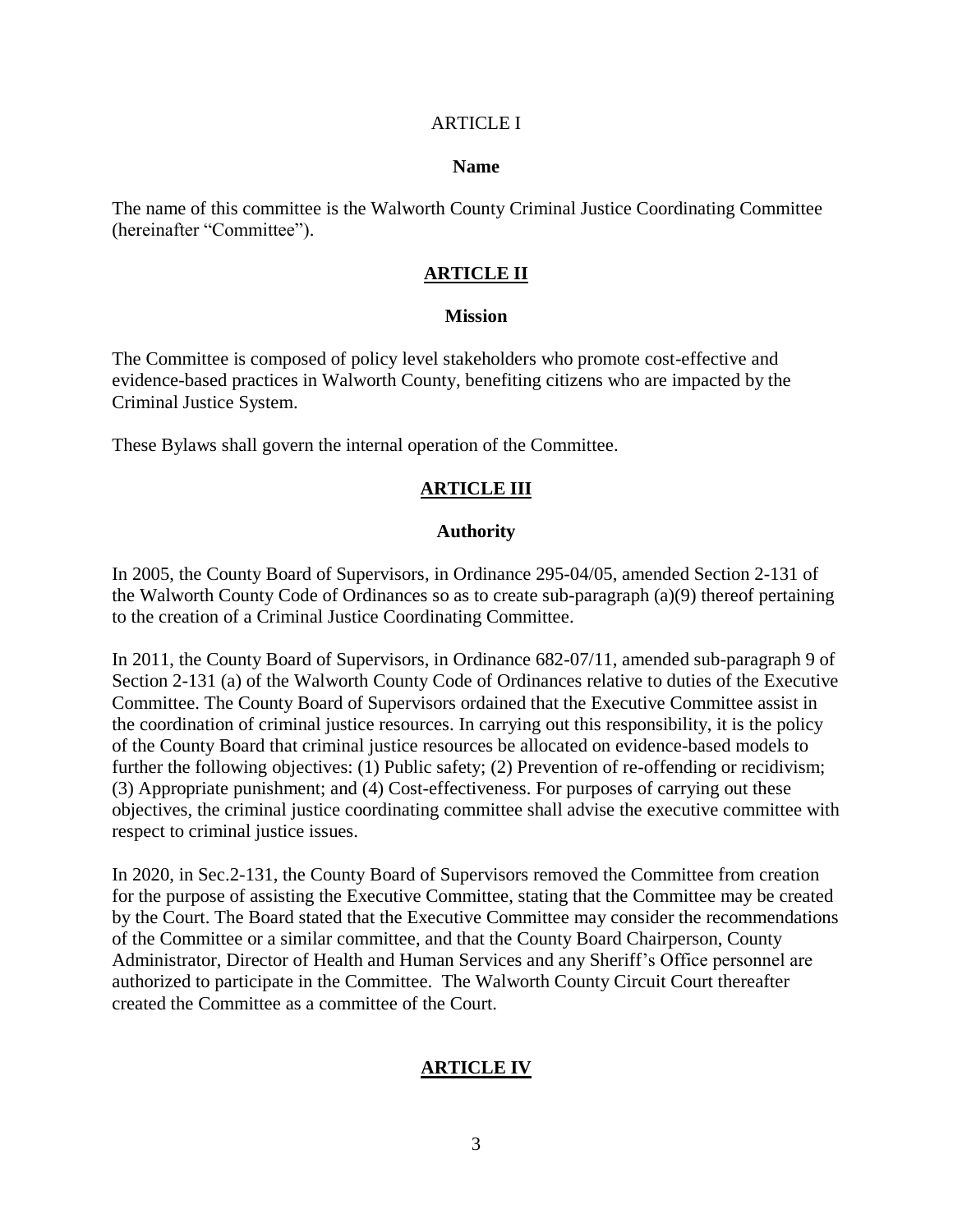# **Members**

# <span id="page-5-0"></span>**Section 1. Membership Composition**

Committee members consist of:

1. Every circuit court judge is a voting member but only one judge shall be counted for purposes of determining a quorum of the committee;

2. County board chairperson or a county board supervisor designated by the county board chairperson;

3. Sheriff or a designee of the sheriff's office if authorized by the Sheriff;

4. District Attorney or an assistant district attorney designated by the district attorney;

5. Health and human services director or an assistant director if designated by the health and human services director;

6. Public defender or an attorney designated by the public defender;

7. Probation and parole supervisor or a designee of that office if authorized by the supervisor;

8. Representative from Walworth County Executive Law Enforcement Association or a county police chief if designated by the member police chief;

9. Representative from higher education;

10. Clerk of circuit court;

11. District Court administrator;

- 12. Treatment Court Coordinator;
- 13. Victim Services Provider.

The Walworth County Administrator shall be a non-voting, ex officio member.

# **Section 2. Member Duties**

A Committee member shall perform his or her duties, including the duties as a member of any subcommittee upon which the member may serve, with care and in good faith, supporting the mission of the Committee. Duties of a Committee member shall include at a minimum:

- Regular attendance and active participation at meetings (not missing more than three meetings per calendar year unless represented by a designee)
- Participation in working groups
- Being informed and voting on matters coming before the Committee, including the election of officers

# **Section 3. Conflict of Interest**

Any Committee member who is present at a meeting at which any matter is discussed in which he or she has a private pecuniary or property interest shall declare that he or she has a potential conflict of interest. He or she shall refrain from attempting to influence the decisions of the other members of the governing body in voting on the matter, and shall not vote in respect to such matter.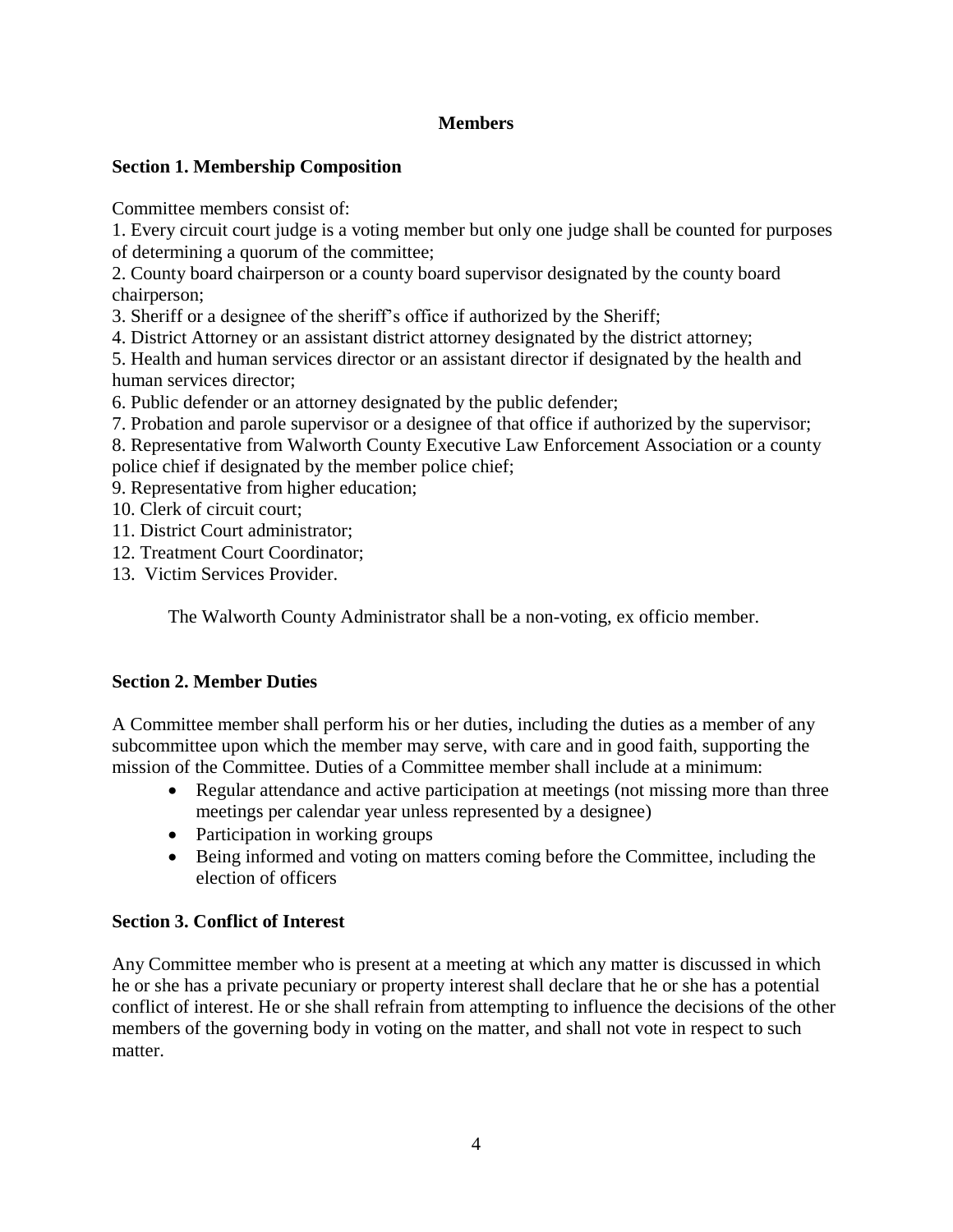#### **Section 4. Member Resignation**

Committee members may resign at any time by providing written notice to the Chairperson. Upon resignation, vacancies shall be filled in accordance with these Bylaws.

# <span id="page-6-0"></span>**ARTICLE V**

#### **Officers**

#### <span id="page-6-1"></span>**Section 1. Officers, Term of Office**

There shall be a Chairperson and Vice Chairperson who shall serve up to two consecutive two year terms.

#### **Section 2. Election, Time of Election**

Elections of Officers shall occur by majority vote of the Committee. Election shall occur at the Committee's June meeting, or as soon thereafter as practical. Terms of office shall begin at the close of the meeting at which officers are elected.

#### **Section 3. Powers and Duties**

Chair. It shall be the Chair's responsibility to:

- Preside at each of the meetings of the Committee
- Keep Committee members informed of matters pertinent to their responsibility
- Set the agenda for all meetings
- Represent the Committee and be spokesperson for the Committee at governmental, community, or other meetings, or designate another Committee member in the Chair's absence
- Sign letters and other official documents on behalf of the Committee

Vice Chair. It shall be the Vice Chair's responsibility to:

Carry out all duties of the Chair in the Chair's absence or as designated by the Chair.

#### **Section 4. Removal of Officers**

Any officer elected or appointed by the Committee may be removed by a Committee vote of two-thirds or more of the members present at a scheduled Committee meeting.

#### **Section 5. Vacancies**

A vacancy in any office because of death, resignation, removal, disqualification, or other reason shall be filled by the Committee.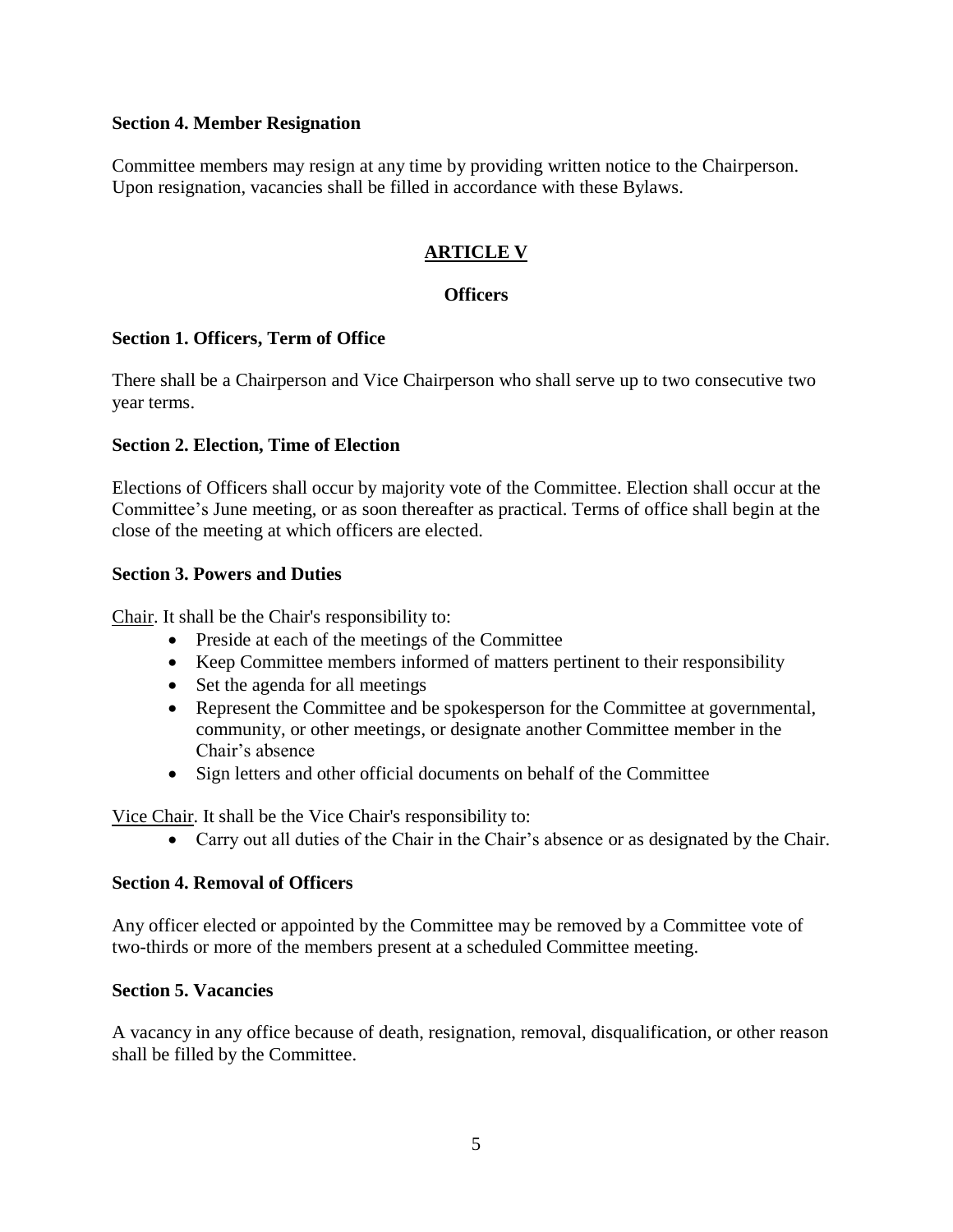# <span id="page-7-0"></span>**ARTICLE VI**

#### **Meetings**

#### <span id="page-7-1"></span>**Section 1. Regular Meetings**

Meetings shall occur regularly at locations and times as scheduled.

#### **Section 2. Special Meetings**

Special meetings of the Committee may be called by the Chair or by a majority vote of Committee members.

#### **Section 3. Quorum**

A majority of the voting members of the Committee constitute a quorum for the transaction of business.

#### **Section 4. Committee Decisions**

Decisions shall be made by majority vote of Committee members or authorized alternates present at the scheduled Committee meeting. A Committee member or designee may participate in meetings by electronic media such as telephone or video conference, and shall be deemed present for any actions taken by the Committee.

#### **Section 5. Meetings Open To the Public**

<span id="page-7-2"></span>The Committee shall make every effort to ensure that meetings of the Committee and any of its subcommittees are open to the public, unless a matter needs to be addressed that is private or sensitive in nature.

# **ARTICLE VII**

# **Working Groups**

#### <span id="page-7-3"></span>**Section 1. Establishment**

Working Groups may be established by Committee vote to serve the special interests of the Committee.

#### **Section 2. Members**

Working Groups shall be comprised of one member, who shall be approved by Committee vote.